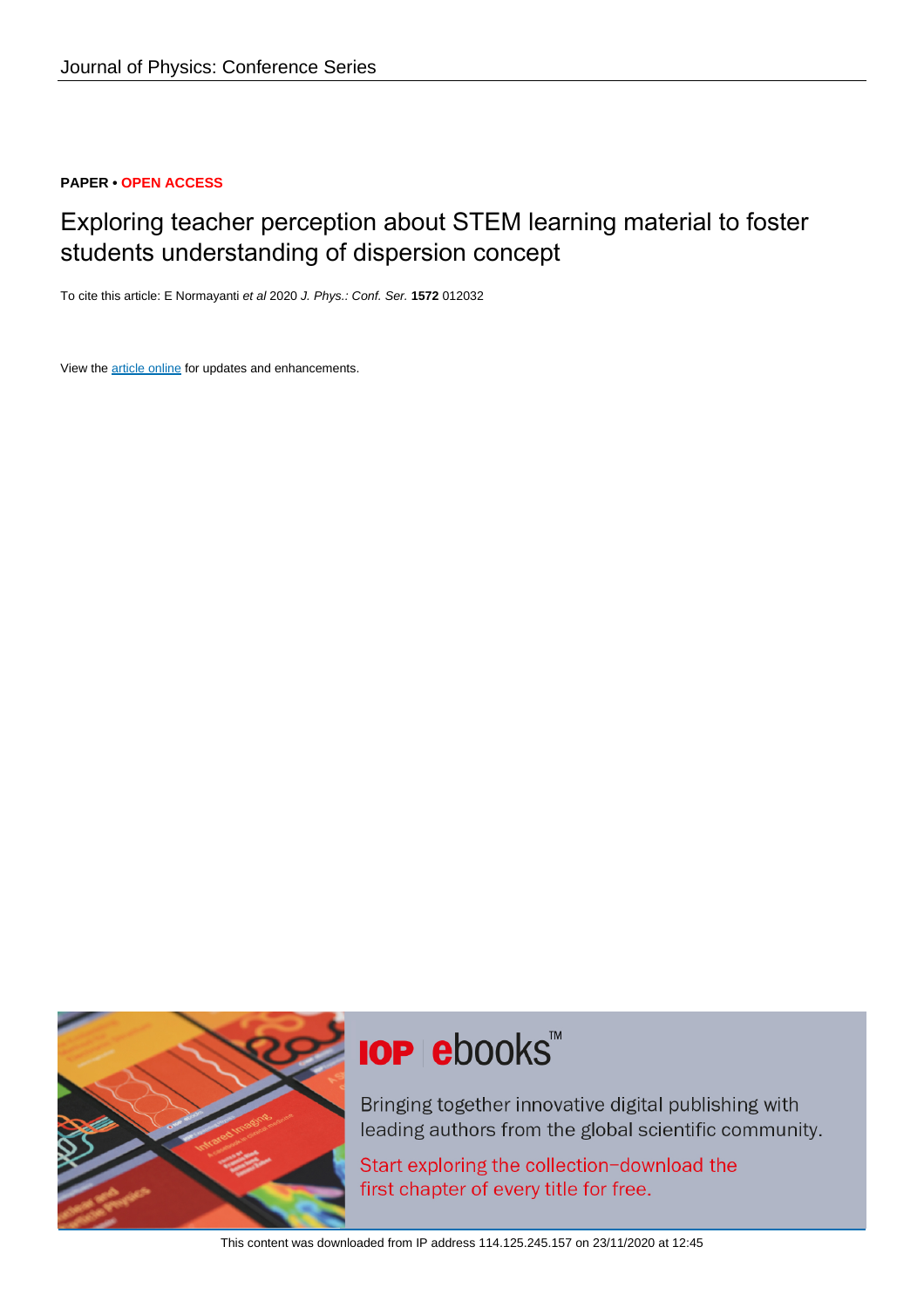# **Exploring teacher perception about STEM learning material<br>
Exploring teacher perception about STEM learning material<br>
to foster students understanding of dispersion concept<br>
Exploring teacher perception about STEM learnin** The 9th International Conference on Theoretical and Applied Physics (ICTAP)<br>Journal of Physics: Conference Series<br>**1572** (2020) 012032 doi:10.1088/1742-6596/1572/1/012032<br>**Exploring teacher perception about STEM learning m Example 1 Algent STEM (Earning no tudents understanding of dispersion concept<br>
E Normayanti, A Abdurrahman\* and K Herlina<br>
Physics Education, University of Lampung** Physics Education, University of **Campus 1986**<br>The Normayanti, A Abdurrahman\* and K Herlina<br>Physics Education, University of Lampung<br><sup>Physics Education, University of Lampung<br>\*abdurrahman.1968@fkip.unila.ac.id,</sup>

\*abdurrahman.1968@fkip.unila.ac.id,

**E Normayanti, A Abdurrahman\* and K Herlina**<br> **Physics Education, University of Lampung**<br> **\*abdurrahman.1968@fkip.unila.ac.id,**<br> **Abstract.** In the 21st century, the required human resources must be of high quality and<br>
po **ENormayanti, A Abdurrahman\* and K Herlina**<br> **Physics Education, University of Lampung**<br> **\*abdurrahman.1968@fkip.unila.ac.id,**<br> **Abstract.** In the 21st century, the required human resources must be of high quality and<br>
po **E Normayanti, A Abdurrahman\* and K Herlina**<br> **Physics Education, University of Lampung**<br> **\*abdurrahman.** 1968@fkip.unila.ac.id,<br> **Abstract.** In the 21st century, the required human resources must be of high quality and<br>
p **E Normayanti, A Abdurrahman\* and K Herlina**<br>
Physics Education, University of Lampung<br>
\*abdurrahman. 1968@fkip.unila.ac.id,<br> **Abstract.** In the 21st century, the required human resources must be of high quality and<br>
posse E Normayanti, A Abdurrahman\* and K Herlina<br>
Physics Education, University of Lampung<br>
\*abdurrahman.1968@fkip.unila.ac.id,<br>
Abstract. In the 21st century, the required human resources must be of high quality and<br>
possess hi Physics Education, University of Lampung<br>
\*abdurrahman.1968@fkip.unila.ac.id,<br> **Abstract.** In the 21st century, the required human resources must be of high quality and<br>
possess high-level thinking skills, including critic Physics Education, University of Lampung<br>
\*abdurrahman.1968@fkip.unila.ac.id,<br> **Abstract.** In the 21st century, the required human resources must be of high quality and<br>
possess high-level thinking skills, including critic Physics Education, University of Lampung<br>
\*abdurrahman. 1968@fkip.unila.ac.id,<br> **Abstract.** In the 21st century, the required human resources must be of high quality and<br>
possesss high-level thinking skills, including crit \*abdurrahman.1968@fkip.unila.ac.id,<br>
Abstract. In the 21st century, the required human resources must be of high quality and<br>
possess high-level thinking skills, including critical, creative, innovative. Thus, the teacher' \*abdurrahman.1968@fkip.unila.ac.id,<br> **Abstract**. In the 21st century, the required human resources must be of high quality and<br>
possess high-level thinking skills, including critical, creative, innovative. Thus, the teache **Abstract.** In the 21st century, the required human resources must be of high quality and possess high-level thinking skills, including critical, creative, innovative. Thus, the teacher's role is needed to develop these sk Abstract. In the 21st century, the required human resources must be of high quality and possess high-level thinking skills, including critical, creative, innovative. Thus, the teacher's roote is needed to develop these ski **Abstract.** In the 21st century, the required human resources must be of high quality and possess high-level thinking skills, including critical, creative, innovative. Thus, the teacher's role is needed to develop these sk **ADSITERT:** In the 21st century, ine required nurant resources must to to ingit quanty and<br>possess high-level thinking skills, including critical, creative, innovative. Thus, the teacher's<br>role is needed to develop these s that the mean in the weather with the ends the commode to collaboratively collaboratively. Into the commodate the medialis of the meaning appropriate larming. The design of learning plan must be able to accommodate the nee 22 teaching to improve the matter who we can be the control of the control of the conducted to analyze teacher perceptions of STEM learning to improve understanding of diffraction oncepts. The research method used qualitat analyze teacher perceptions of STEM learning to improve understanding of diffraction<br>concepts. The research method used qualitative methods. Data obtained from document<br>analysis and in-depth interviews. This study involved

students must have detected to the solution in the solution of  $7$  responding definies an in-depth interviews. This smally involved  $75$  responding/eddicators in physics who were scattered throughout the region in Lampung analysis and in-depth interviews. This study involved 75 respondents/educators in physics who<br>were scattered throughout the region in Lampung Province. The results showed the tendency of<br>technets to still use conventional were scattered throughout the region in Lampung Province. The results showed the tendency of<br>tendencher to still use conventional learning methods. This was identified from the learning<br>implementation plan and student vork reachers to still use conventional learning methods. This was identified from the learning innovations that can train students improving the understanding of concepts. So in future research, it is necessary to develop teac melementatom plan and student workshees compiled by the teacher had not developed<br>learning innovations that can train students improving the understanding of concepts. So in<br>future research, it is necessary to develop teac Entrange mnovations that can train students improving the understanding of concepts. So in<br>thure research, it is necessary to develop teaching materials that are integrated with STEM, so<br>that they can improve students' co future research, it is necessary to develop teaching materials that are imegrated with stent, so<br>that they can improve students' conceptualization and skills..<br>
1. **Introduction**<br>
21st century education is oriented towards I. Introduction<br>21st century education is oriented towards developing human potential, which not only focuses only<br>21st century education is oriented towards developing human potential, which not only focuses only<br>50 on te **1. Introduction**<br>21st century education is oriented towards developing human potential, which not only focuses only<br>21st century ducation is encylotation, but is oriented towards students' abilities. In the 21st century, **1. Introduction**<br>21st century educition is oriented towards developing human potential, which not only focuses only<br>on technical abilities in exploitation, but is oriented towards students' abilities. In the 21st century, **1. Introduction**<br>2.1st century education is oriented towards developing human potential, which not only focuses only<br>on technical abilities in exploitation, but is oriented towards students' abilities. In the 21st centur

Content from this work may be used under the terms of the Creative Commons Attribution 3.0 licence. Any further distribution of this work must maintain attribution to the author(s) and the title of the work, journal citation and DOI. Published under licence by IOP Publishing Ltd 1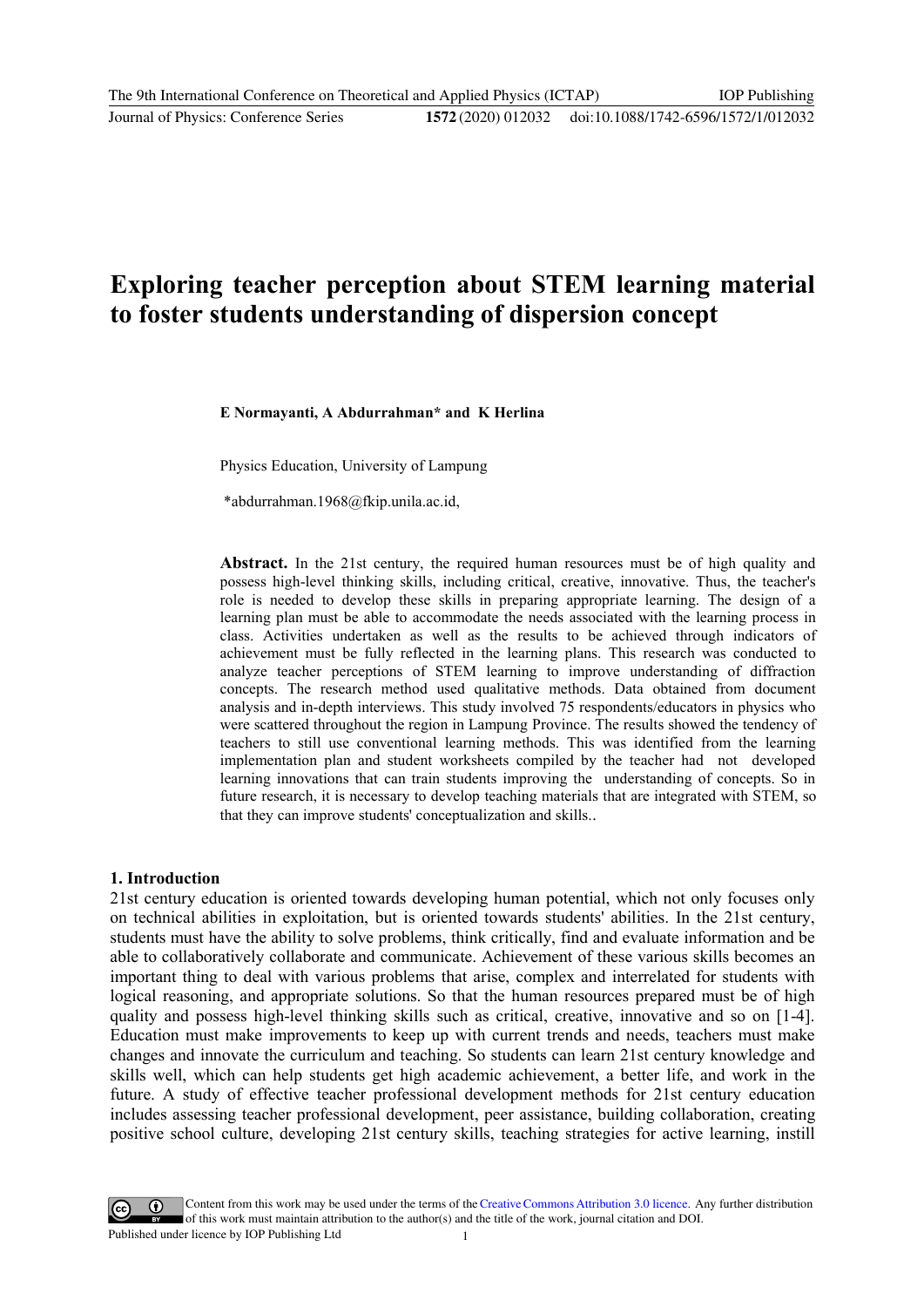core values, sustainable professional development, and research-based projects [5-7]. The education curriculum in Indonesia has been structured systematically in such a way as to be in line with the challenges of the 21st century. The main problem is how to apply learning so that the competencies contained in the curriculum can be achieved optimally. However, in learning there are still some problems related to the low ability to solve problems because the teacher is less accustomed to students to think more creatively in solving problems related to everyday problems and learning resources that do not include content on improving problem solving that have an impact on competencies that should be mastered by students [8] [9]. Several alternative learning strategies have been investigated sequentially to improve students' abilities in accordance with 21st century learning. Responding to pedagogical challenges in 21st century education, STEM-based learning has become a common practice in schools, and universities. So the teacher's role is needed to develop 21st century skills with appropriate learning strategies and approaches [10]. Such research is conducted by REU (Research Experiences for Undergraduates) which gives important points that (1) a large number of topics on competency can be achieved by applying the STEM approach  $(2)$  it is very important for teachers to apply innovative learning to improve the quality of teaching, and (3 ) It is possible for teachers to conduct Education research, although it is not easy [11] [12].

The teacher must design a learning plan, prepare a variety of learning media, and appropriate strategies for delivering a subject matter. Teachers must carry out various stages of preparation, such as the preparation of learning implementation plans along with complete tools such as student worksheets, practical guides and assessment instruments. Basically, the purpose of preparing a learning implementation plan is to design student learning experiences so that learning can run smoothly and evaluation of learning gets maximum results, it can be fulfilled if the learning planning is performed well, because this stage is the main function of the success of the stages next stage [13] [14]. The teacher is obliged to design and implement the learning process in a professional manner, so that in carrying out their duties, the learning tool becomes a guide in implementing, assessing and measuring the success of the learning process [15].

The design of a learning plan must be able to accommodate the needs associated with the learning process in class. The activities carried out as well as the results to be achieved through indicators of achievement must be described in the learning implementation plan. Achievement of the implementation of learning in the 2013 curriculum is strongly influenced by the availability of learning tools that can activate students, one of which is the Student Worksheet (LKPD) [16] [17]. Students' understanding of science must be built through the level of education so that as adults, they can make decisions related to various issues and can address these issues scientifically, so that to meet these needs an effort is needed to prepare students with a significant proportion in the fields the field of science technology that is now much needed [18] [19].

Physics learning activities do not only require cognitive mastery skills but are holistic, both in the process of introduction in the form of elaboration of concepts and scientific literacy, the ability to use technology and its development, designing various experimental devices as well as the ability to analyze and mathematical solutions. These four aspects are packages that should be able to be mastered by students today in accordance with the skills requirements that must be achieved in accordance with the applied curriculum. Various methods/techniques taken by the teacher to be able to provide understanding to students both in terms of cognitive abilities and skills. Studying science, especially physics, is not just about remembering, understanding concepts found by scientists before, but it is very important to familiarize students with the behaviour of scientists in discovering concepts carried out through experiments or practicum and scientific research that could be initiated by open ended questioning or problems [20].

STEM provides opportunities for learning to students, where they must be able to combine skills and knowledge in the fields of science, technology, engineering, and mathematics to be able to create, produce and criticize a product [21]. This approach is able to create a learning system that is integrated with one another and is active learning because all four aspects are needed simultaneously to solve problems. The STEM learning approach provides an opportunity for teachers to guide students in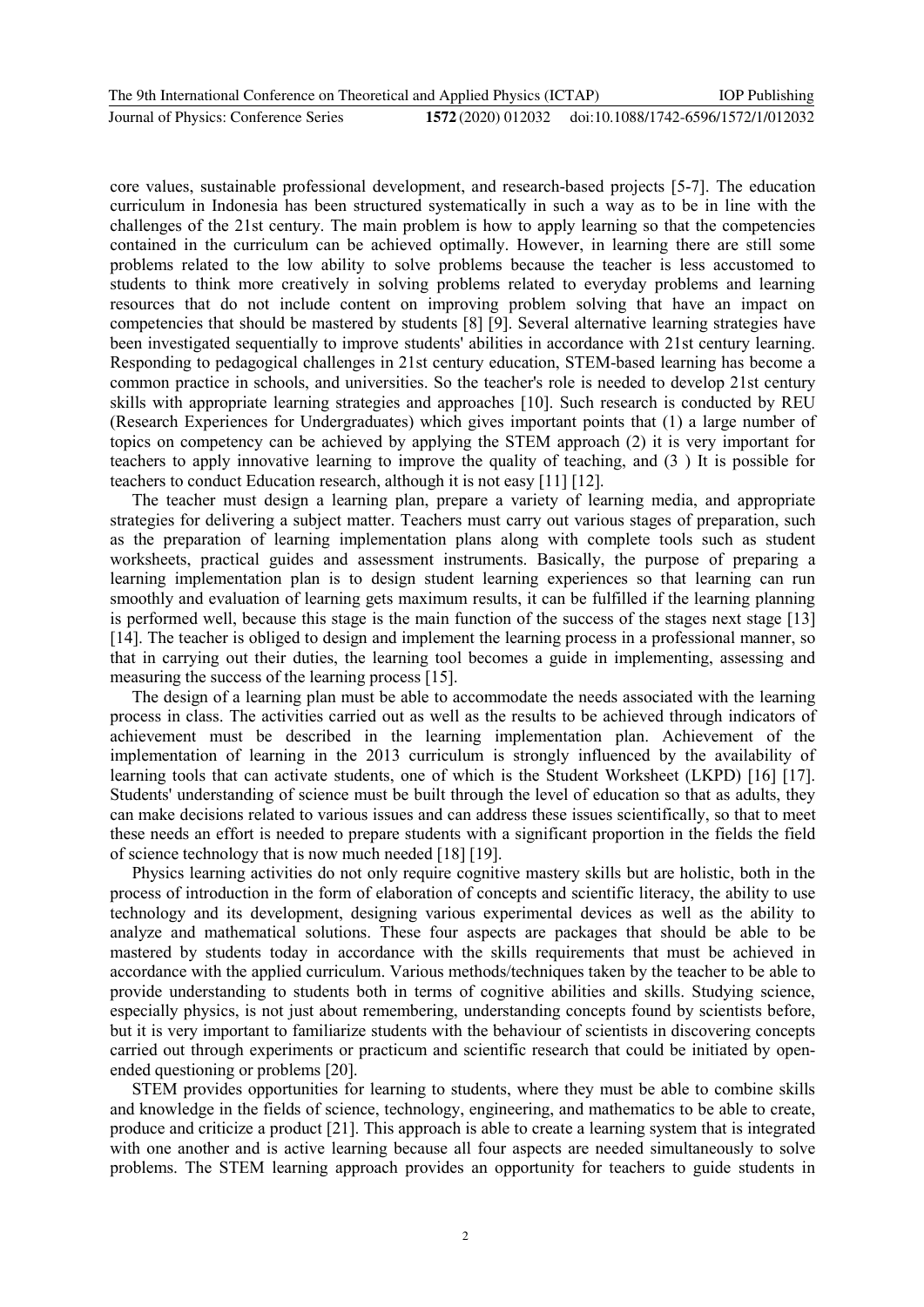mastering concepts, principles, science, technology, engineering, and mathematics that are integrated into the development of products, processes, and systems used in everyday life [22]. Unlike the project-based learning model because the products produced by STEM do not have to be in the form of projects such as tools, prototypes, or designs but the emphasis is on students being able to understand concepts and be able to explain problems. Students can freely play and experiment also strengthen connections explicitly on mathematical, scientific and technological links as wellas end products or artifacts [23].

Physics is a part of science that has been arranged systematically, organized, obtained through observation and experimentation that was developed to provide the fulfilment of human needs [24].In learning physics, there are various materials that are difficult to understand, one of them is material about light, so students need to get scientific concepts correctly to understand various related physics concepts that can be applied and developed in the future, for example: interference, diffraction and light spectrum [25-26].

The purpose of this study was to determine the extent of STEM that is integrated in learning as an approach with the learning model so that it is able to design a learning plan as outlined in the learning tools, especially LKPD. In addition, this research also explored information on the extent of STEM needed in a study.

#### **2. Research method**

This type of research was qualitative. Qualitative research is a scientific investigation carried out systematically to develop holistically, mostly in the form of narratives, descriptions to inform researchers' understanding of information, circumstances, social culture or phenomena. Qualitative research is also a general term for a variety of approaches and methods [27]. Qualitative research begins with the assumption and use of a theoretical / analytical framework that forms or influences the study of the problem of inquiry in an individual or group (respondents) on a problem issue [28].

Data obtained from the analysis of learning documents and in-depth interviews. This study involved 75 respondents spread throughout the region in Lampung province. Documents analyzed were learning plans, student worksheets, modules, laboratory guides, and assessment instruments (written assessment of both essay and multiple choices, oral assessment, performance assessment, portfolio assessment, and project assessment to find out the learning tools used and the influences) from the use of these devices related to the achievement of student learning outcomes, while interviews were conducted to explore information about the teaching and learning process carried out, the use of learning methods, difficulties in delivering material about diffraction of light, enthusiasm on student worksheets, and the level of teacher needs learning process with the STEM approach.

#### **3. Result and discussion**

The results of the analysis of teacher documents on physics subjects are as follows:

| No | Document     | Component                              | Number $(n)$ | Percentage<br>$\frac{(0)}{0}$ |
|----|--------------|----------------------------------------|--------------|-------------------------------|
|    | Lesson plans | IntegratedSTEM                         | 10           | 13.3                          |
|    |              | Not yet integrated STEM                | 65           | 86.7                          |
|    | Student      | IntegratedSTEM                         | 10           | 13.3                          |
|    | worksheets   | Not yet integrated STEM                | 65           | 86.7                          |
|    |              | Relevance, consistency and             | 25           | 33.3                          |
|    | Modules      | adequacy                               |              |                               |
|    |              | Only fulfil the relevance<br>principle | 55           | 66.7                          |

Table 1. Analysis of learning plans, student worksheets, modules, laboratory guides, and assessment instruments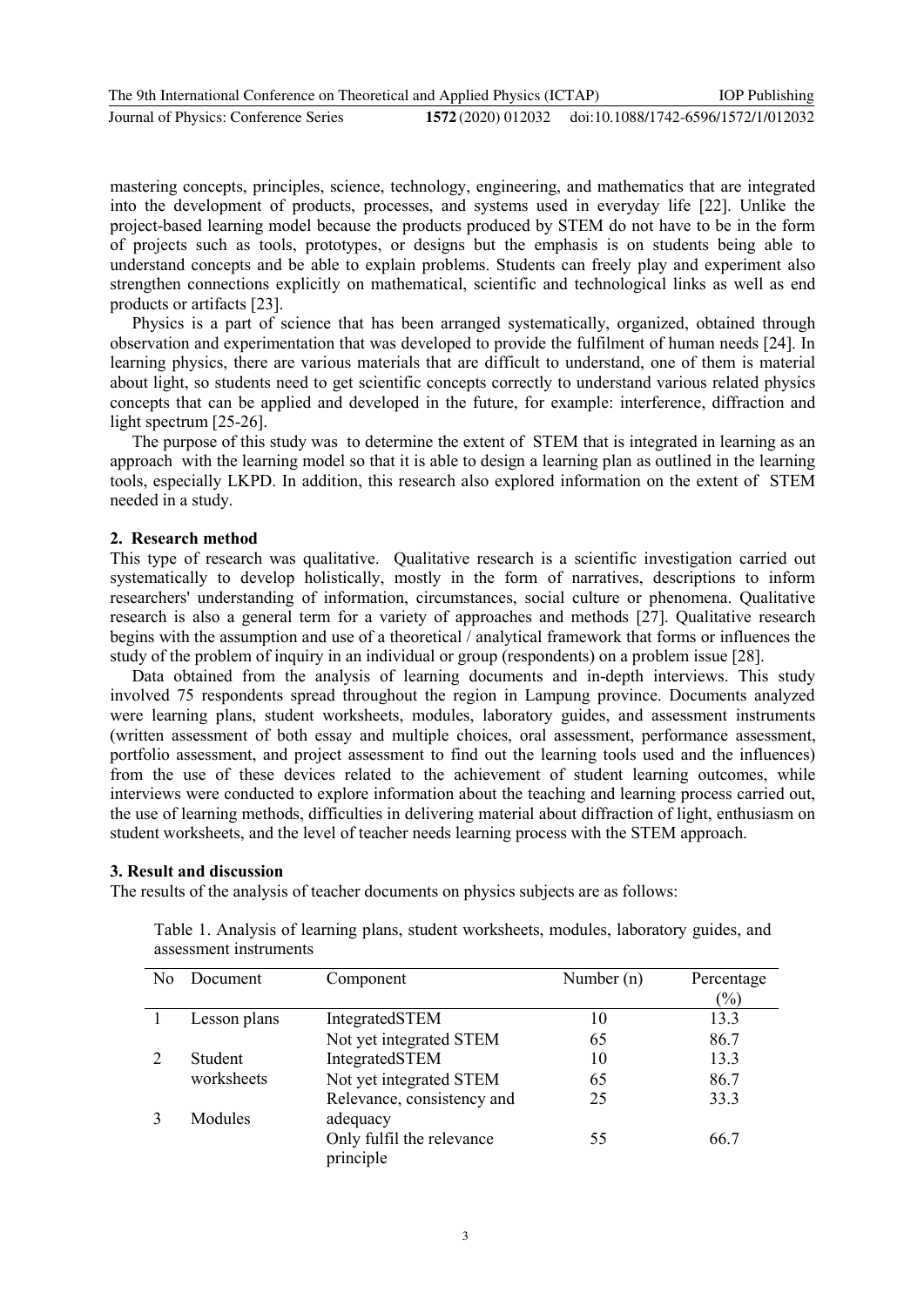| The 9th International Conference on Theoretical and Applied Physics (ICTAP) |                                                        | <b>IOP</b> Publishing |
|-----------------------------------------------------------------------------|--------------------------------------------------------|-----------------------|
| Journal of Physics: Conference Series                                       | 1572 (2020) 012032 doi:10.1088/1742-6596/1572/1/012032 |                       |

| $\overline{4}$ | Laboratory<br>Guides | Meet the principles of<br>laboratory learning<br>strategies                                         | 30 | 40.0 |
|----------------|----------------------|-----------------------------------------------------------------------------------------------------|----|------|
|                |                      | Meet the principles of<br>laboratory learning<br>strategies in part                                 | 45 | 60.0 |
|                | Assessment           | The Assessment Instrument<br>is complete and contains<br><b>STEM</b> literacy elements              | 10 | 13.3 |
|                | instrument           | The Assessment Instrument<br>is incomplete and does not<br>yet contain the STEM<br>literacy element | 65 | 86.7 |

Table 1 represents the results of the analysis of documents related to learning plans, student worksheets, modules, laboratory guides, and assessment instruments. Based on Table 1, Documents 1, 2, and 5 showed that 86.7% of teachers: (1) had not fully integrated with STEM in their learning. Most of the learning implementation plans prepared used discovery learning as the choice of learning models. (2) the studentworksheets as well as the modules compiled did not fully integrate with STEM. Student worksheets only contained material summaries and practice exercises with several types of question types, for example problem descriptions, plural choices and pairings. While most modules contained content (only fulfilling the principle of relevance), there are even some modules directly explained the topic of material without an introduction to phenomena.

The results of the analysis of the document about the laboratory guide showed that not all of the principles of laboratory learning strategies had been met, the creative, inspirational and innovative principles were not met. The laboratory guidelines compiled for the most part follow laboratory experiment procedures with materials that become general standards, but this is not appropriate when found in schools that do not have complete laboratory facilities. A small number of respondents (teachers) have developed STEM in their learning, integrating through learning implementation plans and student worksheets that have been developed as well as in modules designed to meet the principles of relevance to the material, consistency and adequacy seen from the needs of the module itself. Besides that, the laboratory guides that have been made also contain the principles of laboratory learning strategies. Whereas in the assessment instrument document, there were still many teachers/respondents who were incomplete and have not yet integrated STEM literacy in their assessment instruments.

Seeing the ability of students to be fulfilled in relation to the achievement of 21st century skills, and the scarcity of skilled labor who understand science, technological, engineering, and mathematical (STEM)[29], then based on the analysis of documents obtained by the teacher had not been able to make planning and implementation based on student worksheets arranged. The researchers found a strong relationship between teacher Pedagogical content knowledge (PCK) and their ability to teach effectively how to make plans, teachings, and perceptions/reflections on classroom learning activities. Recent research in mathematics and science subjects, teacher's pedagogical content knowledge (PCK) as one of the most influential factors that contribute to student learning and learning achievement [30] [31] [32] [33].

The interviews concluded that the teaching and learning process carried out was still dominated by conventional methods, as expressed by DM and ER that when starting learning activities, the first thing delivered was to write the title of the learning material, then deliver the objectives and immediately convey the contents, practice exercises and end learning. Some teachers assumed that the process of students in discovering a phenomenon will require a long time and ultimately the learning objectives are not achieved. Unlike the case with the method used by SR who at the beginning of learning expressed the phenomenon or events encountered in daily life, SR often asks students through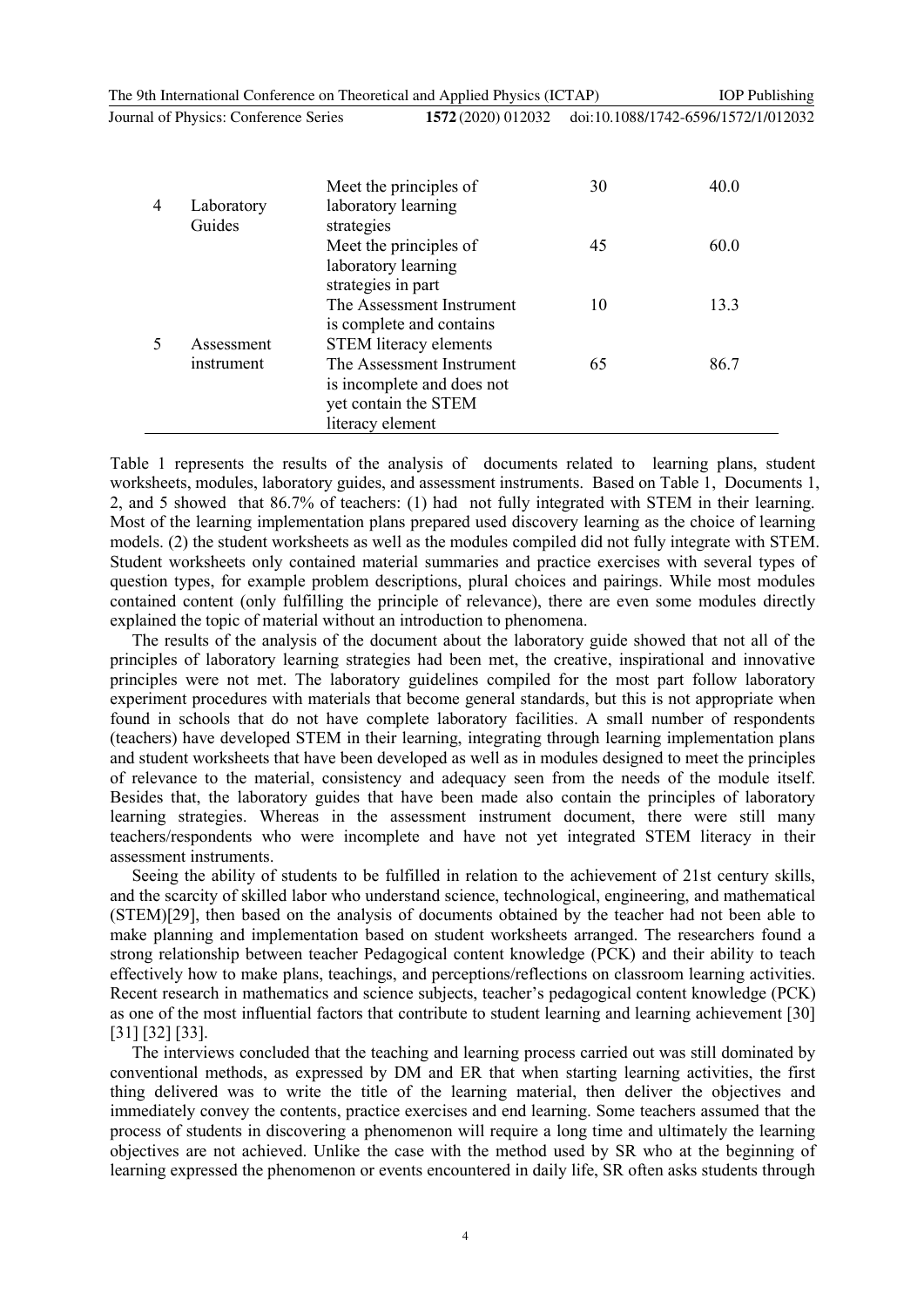the phenomena encountered. It gives a different atmosphere that occurs in the classroom. SR revealed the class became warm with a small discussion between students, they tried to express what they knew based on the phenomena discussed. The activity continued at the core of learning, delivering material until the end of learning.

Furthermore, the results of the interview also found that there were still many difficulties when delivering material, especially in light diffraction material. As happened to NE who revealed when teaching the students about the diffraction material directly to the question to students, have you ever seen a light entering a narrow gap? The question was spontaneously answered "Ever" after that, as expressed by NE the learning continued by explaining what is called diffraction of light, expressing equations, and giving examples of problems. Then what's the difference with interference? RJ revealed and gave the same learning pattern as NE. RJ explained the difference between diffraction and interference lies in the definition, not from the invention. Slightly different from what was expressed by AN who used the animated video PHET simulation to help students understand the event but AN did not invite students to do activities to try to recognize, investigate diffraction events directly. AN continued the activities to the core of learning as NE and RJ do.

The enthusiasm of students towards the student worksheets showed that most students gave positive responses, especially on student worksheets that included experimental and discovery activities. As NL said, students were very happy when the teacher assigned to bring a simple experiment tool. Then, when learning takes place, NL distributed student worksheets that contain learning activities. Active students both individuals and groups, they ask questions, express answers, provide simple definitions, and solve problems. As stated by AM who used student worksheets which contain a summary of the material and a collection of questions. Students were interested in the worksheets, but finally as revealed by AM, students only know the mathematical solutions but lack understanding the concept they learn. Most of the other respondents as stated by AR, teachers used student worksheets that they get from previous student worksheet publications. Not infrequently they encounter some writing errors, sample problems, and are less relevant to learning that should be done at this time. DL and other respondents expressed the use of worksheets was very helpful to teachers and students in the learning process, and expressed the need to design a worksheet of students who could practice science process skills so as to be able to achieve learning objectives, and invite students to be more active. Observing the results of the analysis of documents and interviews on the use of learning tools, student worksheets and various other supporting documents, showed that educators need scaffolding in the design of learning media and as an effort to increase the development of professionalism of educators [34-36].

As said before, the integration of STEM in learning can increase the activeness and creativity of students which is quite high, because they are trained to analyze a technology engineering and understand concepts well [37]. STEM integrated student worksheets begin by providing a problem or phenomenon either experienced by students or just being observed to be able to practice creative thinking skills of students so that STEM learning can develop and realize learning experienced by students in daily life [38-39]. Student worksheets become one of the important learning media because they can be one of the guidelines used by students in learning activities in the class that contain steps of activities, both individual and group. In addition, on the student worksheets the teacher can also assess during learning, direct students in conducting investigations and be able to identify student weaknesses.

The STEM integrated student worksheet implemented requires students to connect different STEM subjects, integrating the subject which begins by identifying real problems that occur in the student environment by using high-level thinking and problem solving skills so that conclusions can be drawn as efforts to resolve various problems [40-41].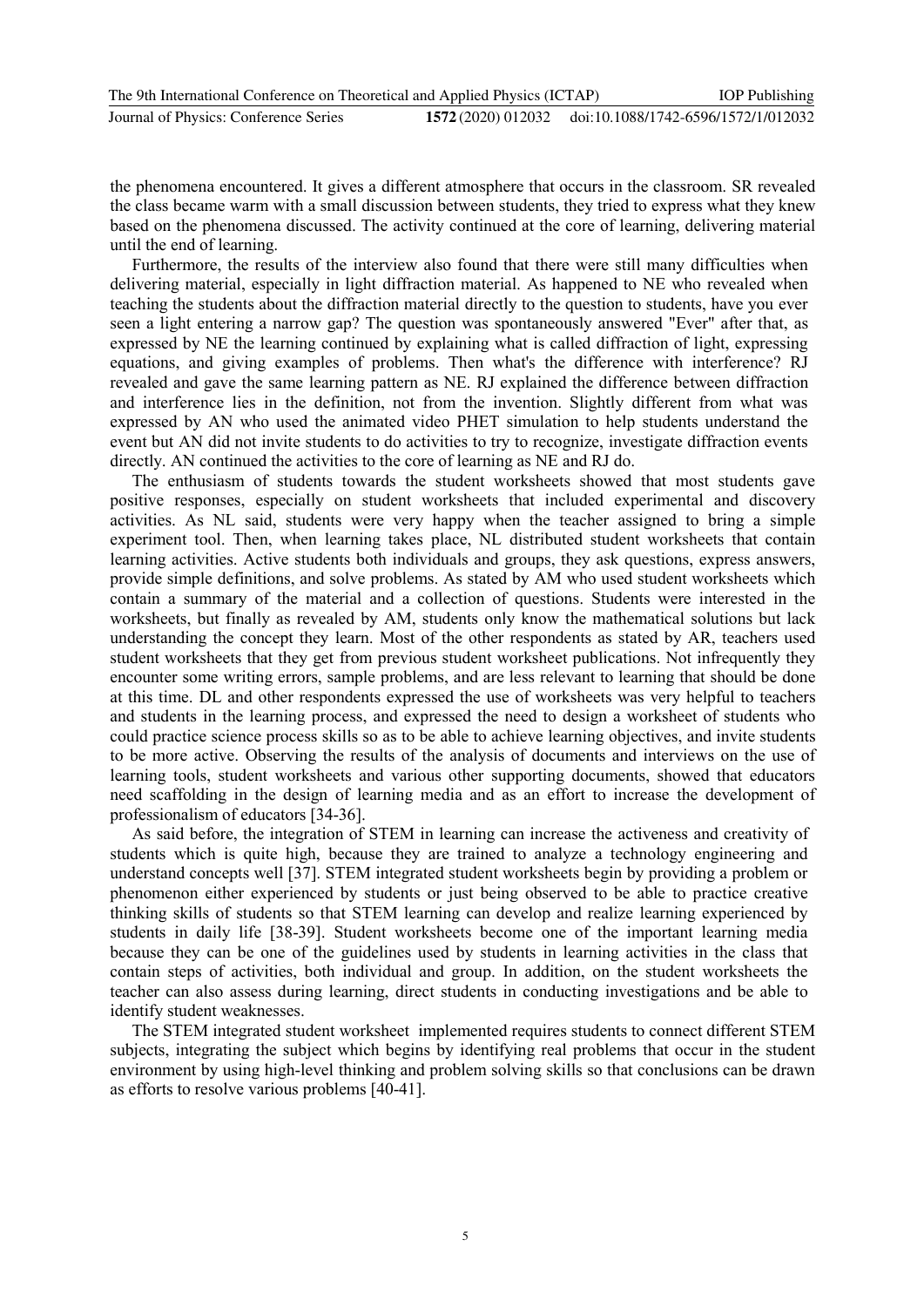IOP Publishing

Journal of Physics: Conference Series **1572** (2020) 012032

doi:10.1088/1742-6596/1572/1/012032



Figure 1. The hypothetical model of the STEM integrated student worksheet about light diffraction

In Figure 1 it is explained that learning about diffraction can be started by observing phenomena, digging information about diffraction technology developed and the various benefits obtained. Then students observe how a beam of light enters through the slit, the teacher can model by using a laser beam that is directed through a narrow slit then students conduct a simple experiment. Students are directed to look for literature on how a diffraction event occurs. Classifying various theories, such as what Fresnel diffraction, Fraunhofer diffraction, single slit diffraction, and double slit diffraction. Then, students begin to develop experiments, to engineer and design an experiment with the creativity and ideas they have for example an investigation of what is meant by a diffraction grating, how patterns are produced in the different grating. Students try a variety of media that they design themselves, compare results, and interpret what they get. The teacher directs student inquiry activities and provides assistance to individuals or groups who experience difficulties or make mistakes. Furthermore, students can draw a sketch of the results of the experiment and direct them to mention the related variables and formulate in equations, using equations in mathematical solutions. In addition, teachers reflect on what they conclude, directing them to make the right decision.

In a learning plan, the teacher needs to formulate what steps should be taken during the learning, as illustrated in the STEM integrated hypothetical model above. The four components described are all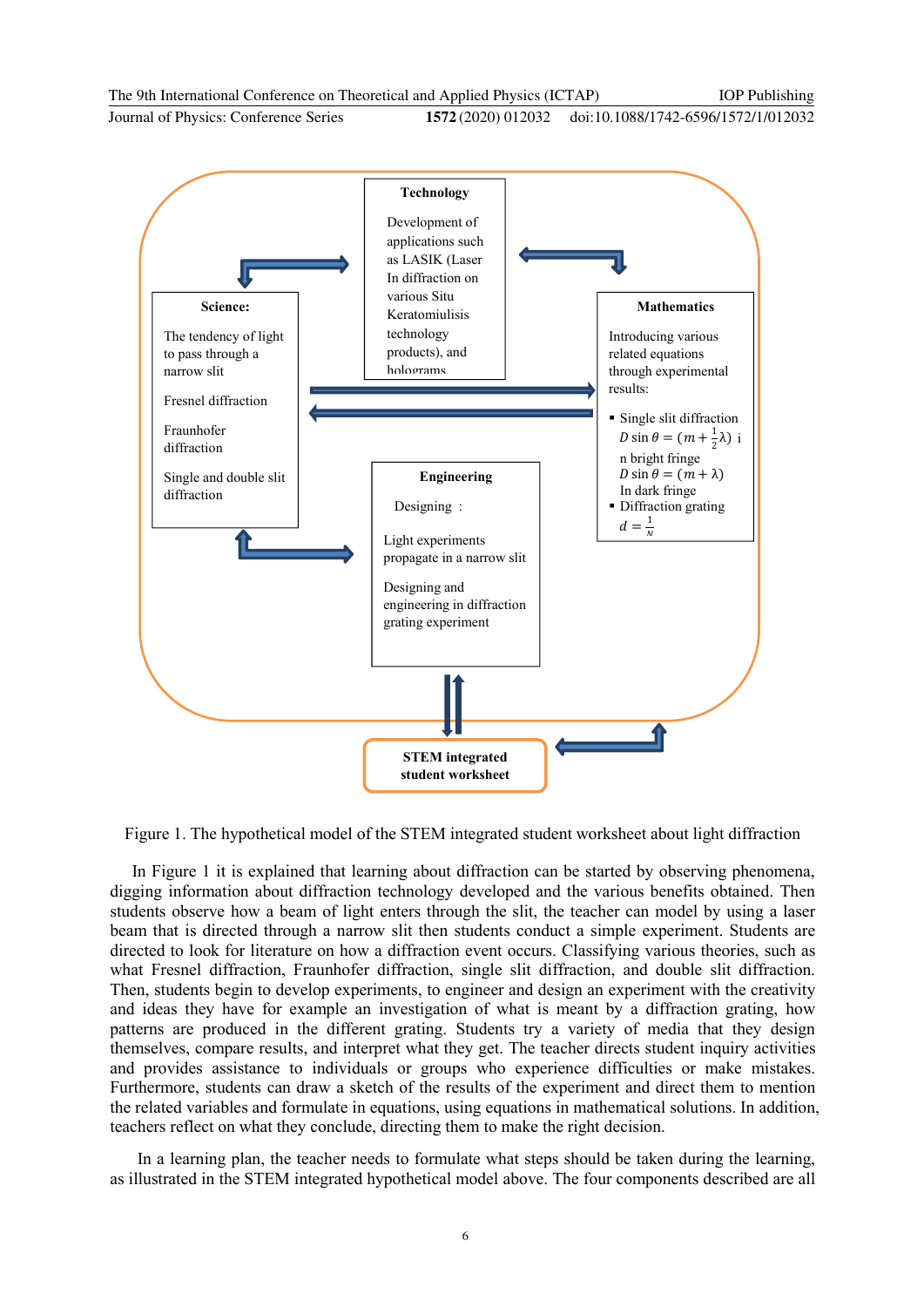interrelated. The results of the learning plan will be able to produce a student worksheet which can then be applied.

#### **4. Conclusion**

This research showed that the majority of teachers have not yet developed lesson plans and STEM integrated student worksheets. Learning was still dominated by conventional methods. Reflecting on all activities, the lack of achievement of the desired results of learning achievement required an improvement in terms of plans, instruments and the learning process. The design of learning activities carried out greatly determined the achievement of learning objectives, so it is very necessary that student worksheets arranged systematicallyby integrating STEM. So for future research, it is necessary to develop an integrated STEM student worksheet that is expected to train students to develop creativity, independence and improve their various skills

#### **5. References**

- [1] Oliquino JCP 2019 *Jurnal Pendidikan Progresif***9** 146
- [2] Nulhakim L, Wibawa B, and Erwin TN 2019 *Journal of Physics Conf. Series***1188**
- [3] Makhrus M, Harjono A, Syukur A, Bahri S and Muntari M 2018 *Jurnal Ilmiah Profesi Pendidikan* **3** 2
- [4] Trilling B and Hood P 1999 *Educational Technology***39** 5
- [5] Jerald B D 2009 *The Center for Public Education***3** 704
- [6] Partnership for 21 st century skills 2008 *http:// www.21stcenturyskills.org.*
- [7] Yue XY 2019 *International Journal of Innovation Education and Research* **7** 5
- [8] Rostika D and Junita H 2017 *Jurnal Pendidikan Dasar* **9** 35
- [9] Alfika ZA, Mayasari T and Kurniadi E 2019 *Jurnal Pendidikan Fisika***7** 1
- [10] Abdurrahman, Ariyani F, Maulina H, and Nurulsari N 2019 *Journal for the [Education](https://www.scopus.com/sourceid/21100869510?origin=resultslist) of Gifted Young Scientists***7**33
- [11] Committee on Science, Engineering, and Public Policy 2006 *National Academies Pres* (Washington, D.C)
- [12] Wilhelm J and Fisher MH 2019 *[Interdisciplinary](https://link.springer.com/book/10.1007/978-3-030-11066-6) Mathematics Education*pp 281-296
- [13] Andriani R D, Sunyono S and Abdurrahman A 2018 *Jurnal Pendidikan Progresif***8** 1
- [14] Sholeh M 2017 *Jurnal Geografi***4** 19
- [15] Jazmines JMC and Ancho IV 2019 *Jurnal Pendidikan Progresif***9** 132
- [16] Angraini FI and Huzaifah S 2017 *Prosisding seminar Nasional Pendidikan IPA* 1
- [17] Hartiwi T 2017 *Thesis* (Makassar: Program Pascasarjana Universitas Negeri Makassar)
- [18] Imran, Adnan A, and Pagarra H 2018 P*rosiding Seminar Nasional Biologi dan Pembelajarannya* pp 275-280
- [19] Jones LR, Wheeler G and Victoria AS 2015 TIMSS Science Framework 2015 *US: Lynch School of Education Boston College*
- [20] Romli S, Abdurrahman, and Riyadi B 2018 *Journal of Physics: Conf Series***948** 012050
- [21] Abdurrahman 2019*Journal of Physics: ConfSeries***1155** 012002
- [22] Listiana Abdurrahman, Suyatna A and Nuangchalerm P 2019 *Jurnal Ilmiah Pendidikan Fisika Al-BiRuNi***8** 2503
- [23] Blackley S, Sheffield R, Maynard N, Koulr R and Walker R 2017 *Australian Journal of TeacherEducation***42** 3
- [24] Primanda A, Wayan Distrik I, and Abdurrahman 2018 *Journal of Science Education***19** 95
- [25] Kavanagh Y and Raftery D 2017 *MRS Advances***2** 3933
- [26] Srisawasdi and Kroothkeaw 2014 *J Comput.Educ***1** 49
- [27] Astalin PK 2013 *International Journal of Social Science & Interdisciplinary Research***2** 2277
- [28] Creswell JW 2014 *Research Design : Qualitative, Quantitative and Mixed Methods Approaches Fourth edition* (Sage publications Inc)
- [29] Hetze P 2011 *Universities' sustainable strategies for obtaining more STEM-graduates*